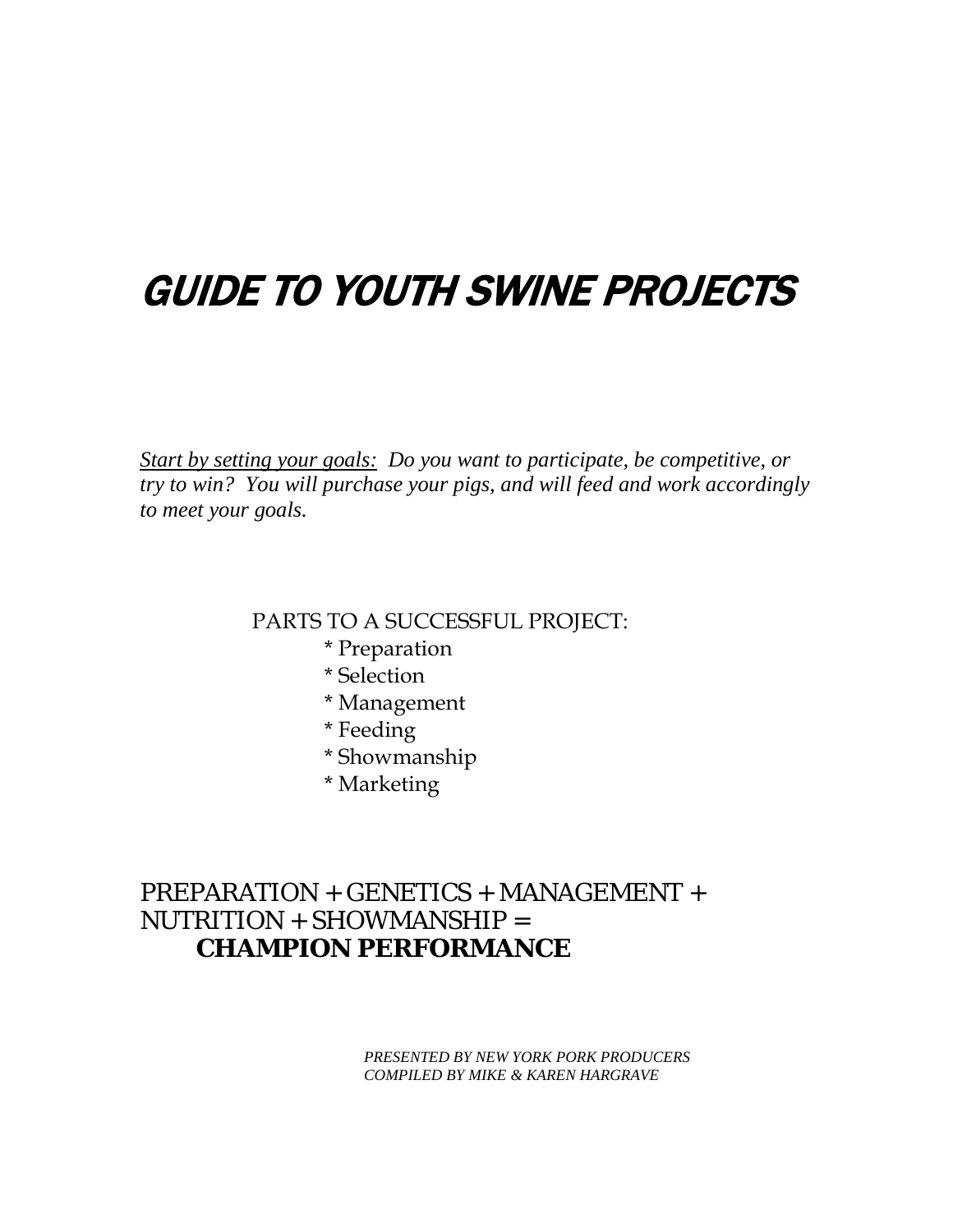

Ideal pen set up: boxed area at the top is a hover or low ceiling for the pigs to sleep under during cool weather. The warm dry area in the back should have about 6 inches of bedding. The cool wet area by the water and gate will only have about 1 inch of bedding. Note the water is located away from the sleeping area. This will be the dunging area for your pigs. Pigs will "toilet train" better in a rectangular pen that's at least twice as long as it is wide. The side view of the pen shows the placement of a fan to cool the pigs in warm weather, and the

hover has been removed.

**Essential components:** 

- source of clean water
- dry and draft free
- hover for cool weather
- fan for hot weather
- elevated feeder
- fly control
- easy access gate
- shavings/bedding

#### Preferred Temperature ranges:

| $30 - 75$ lb. pigs   | $65 - 80$ |
|----------------------|-----------|
| $75 - 150$ lb. pigs  | $60 - 75$ |
| $150 - 270$ lb. pigs | $50 - 75$ |

**Space Requirements:** 

8 sq. ft/pig minimum indoors or 5 sq ft/pig inside  $+$  15 sq ft outside self feeders: 1 space/4 pigs waterers: 1 space/15 pigs

Adjust the height of the feeder from the floor as your pigs grow. Eating with their heads up will keep their heads up in the show ring. You can purchase an adjustable feeder, or you can just put  $2x4$ 's under it at first. As your pigs grow use  $4x4$ 's under the feeder, then use  $6x4$ 's, or similar increases. Just remember that whatever you use to raise the feeder must be fastened there or your pigs will remove it.

This information is provided courtesy of the New York State Pork Producers.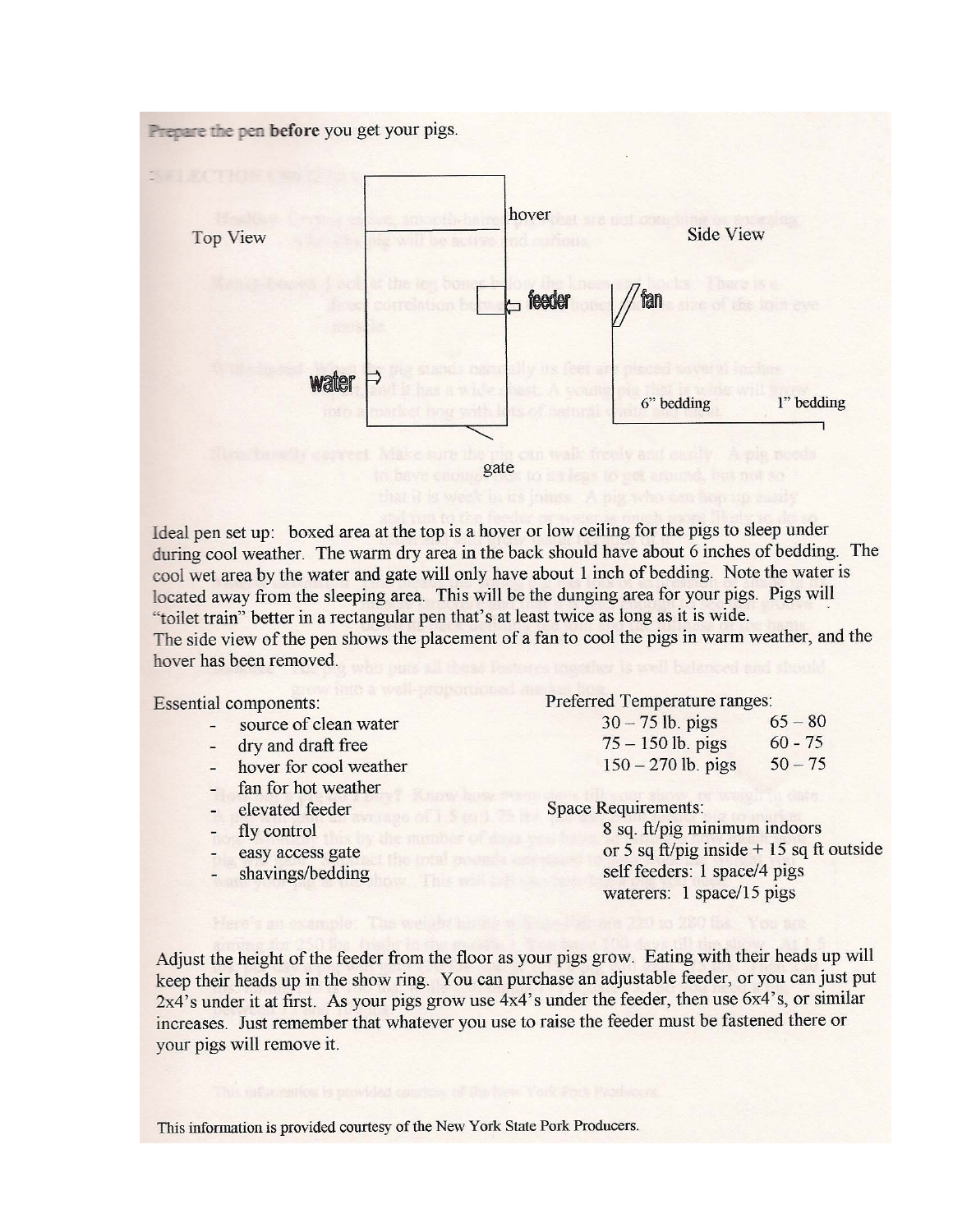# **How to Figure how Much I Can Spend for a Feeder Pig:**

| Amount available to purchase a feeder pig:         |                            | \$109.00  |
|----------------------------------------------------|----------------------------|-----------|
| Bedding cost                                       | $=$                        | $-5.00$   |
| Trucking and misc.                                 | $=$                        | $-15.00$  |
| Health papers                                      | $=$                        | $-10.00$  |
| Worming cost                                       | $=$                        | $-1.00$   |
| Feed costs:<br>Figured at $$15/50$ lbs. x 700 lbs. | $\equiv$ $\equiv$ $\equiv$ | $-210.00$ |
| <i>Estimated</i> Expenses Per Pig:                 |                            |           |
| 250 lbs. at \$1.40/lb.                             |                            | \$350.00  |
| If you Sell 1 market hog at:                       |                            |           |

**Remember**, these figures are only estimates to learn how to do the figuring. Also remember, any higher selling price, or savings in the expenses will add to your profits.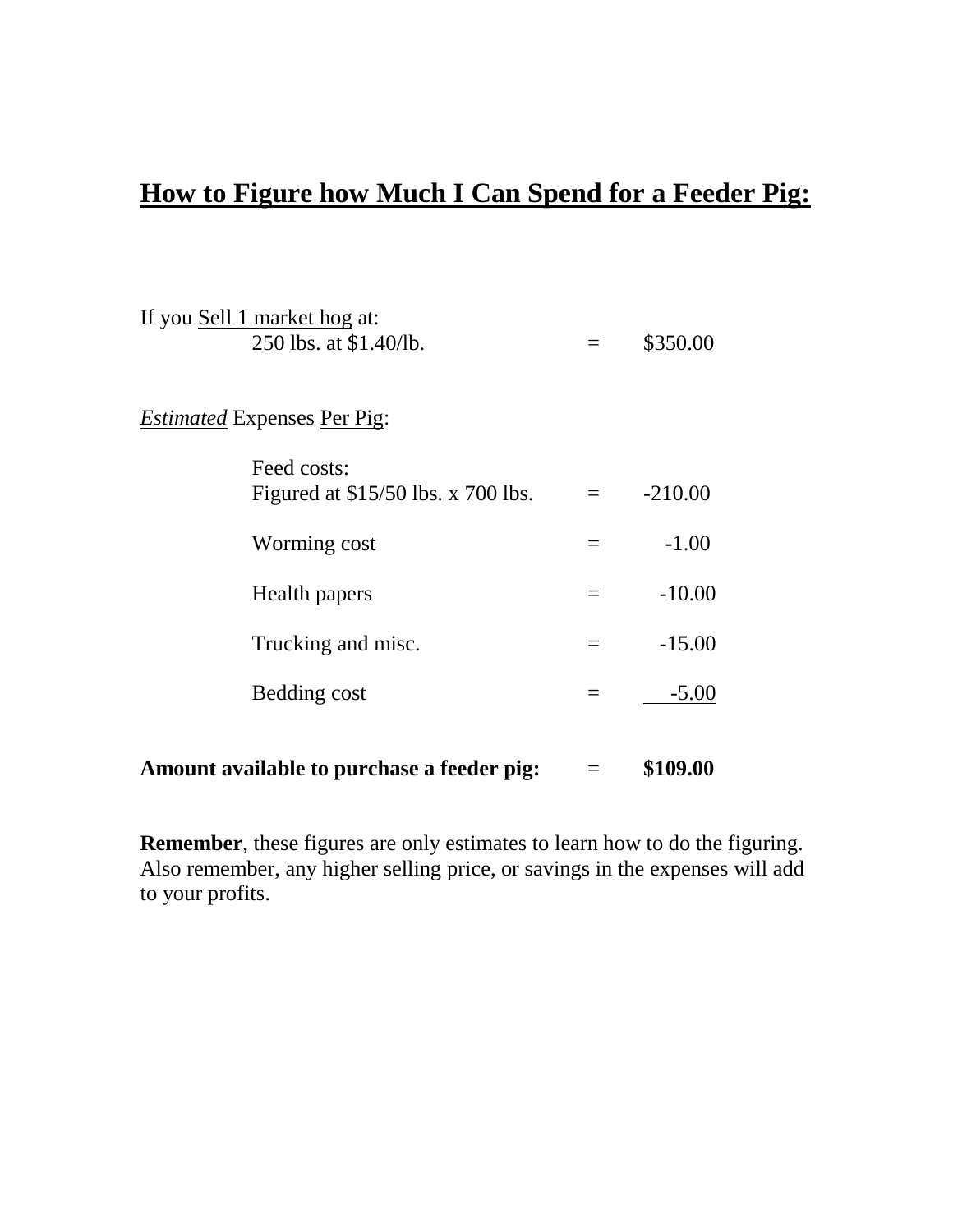#### **SELECTION CRITERIA**

- **Healthy** Choose active, smooth-haired pigs that are not coughing or sneezing. A healthy pig will be active and curious.
- **Heavy-boned** Look at the leg bones below the knees and hocks. There is a direct correlation between those bones and the size of the loin eye muscle.
- **Wide based** When the pig stands naturally its feet are placed several inches apart, and it has a wide chest. A young pig that is wide will grow into a market hog with lots of natural width and meat.
- **Structurally correct** Make sure the pig can walk freely and easily. A pig needs to have enough flex to its legs to get around, but not so that it is weak in its joints. A pig who can hop up easily and run to the feeder or water is much more likely to do so often and will grow faster because of it.
- **Muscle definition** This means the young pig has lots of expression of shape in its muscle structure and that it is lean enough to see that groove down its back defining the loin and the fullness of the hams.
- **Balance** The pig who puts all these features together is well balanced and should grow into a well-proportioned market hog.

**How big a pig do I buy?** Know how many days till your show, or weigh in date. A pig will gain an average of 1.5 to 1.75 lbs. per day from feeder pig to market hog. Multiply this by the number of days you have, to estimate how much your pig will gain. Subtract the total pounds estimated to gain from the weight you want your pig to be at the show. This will tell you how big a pig you need.

Here's an example: The weight limits at State Fair are 220 to 280 lbs. You are aiming for 250 lbs. (right in the middle.) You have 100 days till the show. At 1.5 lbs. per day a pig will gain 150 lbs. and at 1.75 a pig will gain 175 lbs. Then 250 lbs. minus 150 is 100 lbs. while 250 minus 175 equals 75. So you need a pig between 75 and 100 lbs.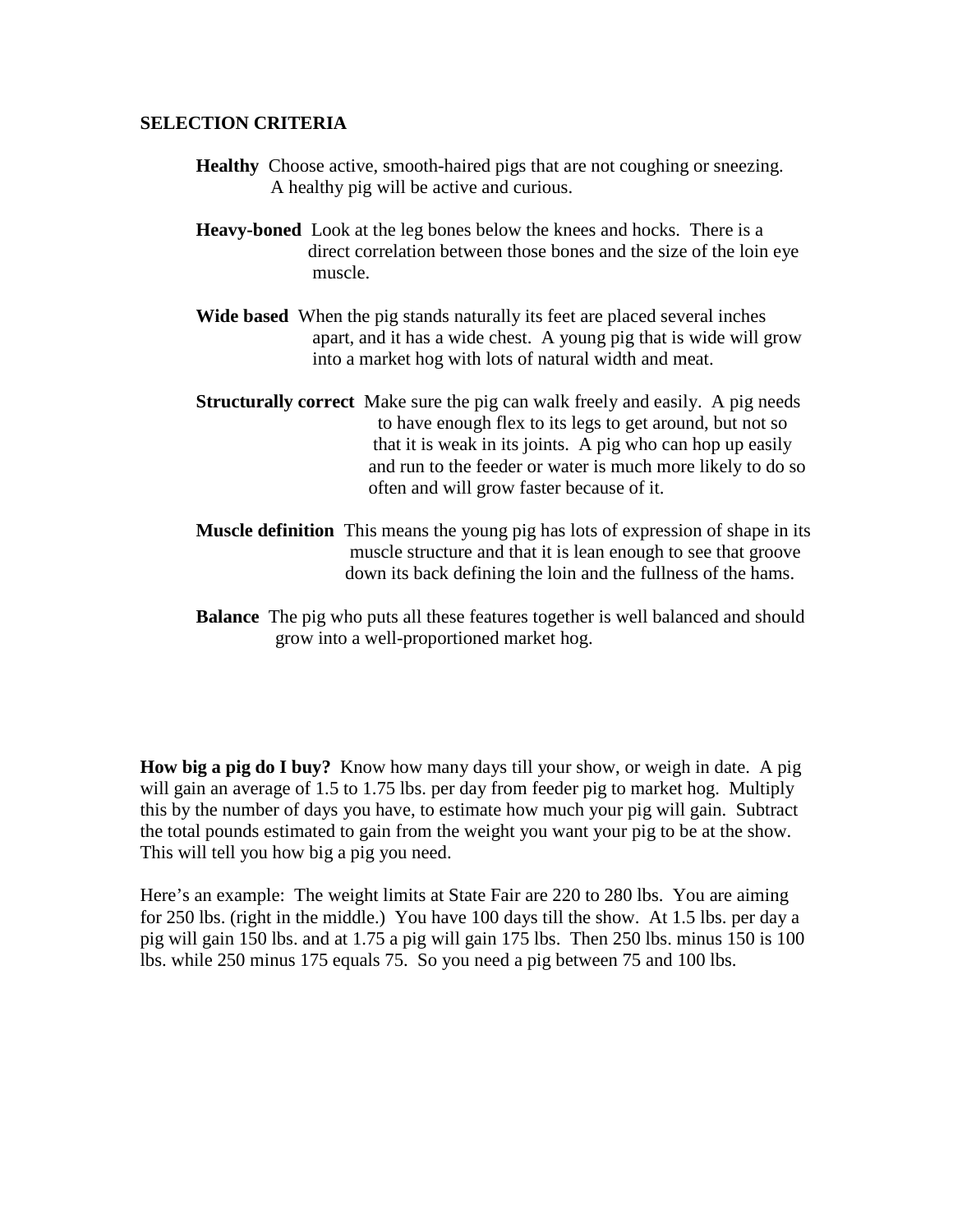#### **MANAGEMENT TIPS:**

- **- Clean the pen daily.** This prevents a fly population that could leave bites on your pig. It is also time spent with your pigs making them friendly and trusting you. This is also good neighbor relations to not let your pen get dirty and smelly.
- **Exercise** your pigs by walking them  $\frac{1}{2}$  to 1 hour each day. Walking builds muscle, keeps them lean and fit, and builds stamina for the show, as well as trains them for the show. A well trained pig looks so much nicer for the judge and to the spectators.
- Limit the sunlight exposure to prevent sunburn. Sunburn will make the pig's skin dry and scaly, and sometimes the pigs will go off feed.
- **Wash pigs** weekly or more often, especially the last 30-60 days. Washing makes the pig's skin healthier and shinier. If you have a light colored pig you may have to use a stain fighting shampoo.
- **Keep track of feed used** in your self feeder. To avoid wasting expensive feed make sure only about 1/3 of the pan area of your feeder is covered with grain. If it is less than 1/3 the pigs will not be getting enough to eat.
- **Clean water** is a must. Pigs will consume 1.5 times the amount of water as compared to feed. Nipple waterers should be set so water flows at the rate of 1 quart per minute. Measure this by filling an 8 oz. cup and timing it. It will only take 15 seconds.

**Weigh** your pigs regularly. Then you will know how your pig is growing. At 45 days before the show weigh your pig. At this point it will gain about 1.9 pounds per day. Estimate the projected finished weight: number of days to the show x 1.9 lbs. = projected gain. Projected gain + today's weight = projected finished weight. Is this where you want the pig to be? If the projected weight is higher than you want you can limit the feed or add bulk feeds such as oats, beet pulp, or other such fillers. If the projected weight is too low you can add fat or oils to your feed to increase the energy. Remember to weigh the pigs again often so you can monitor their growth, and readjust the feed program if need be.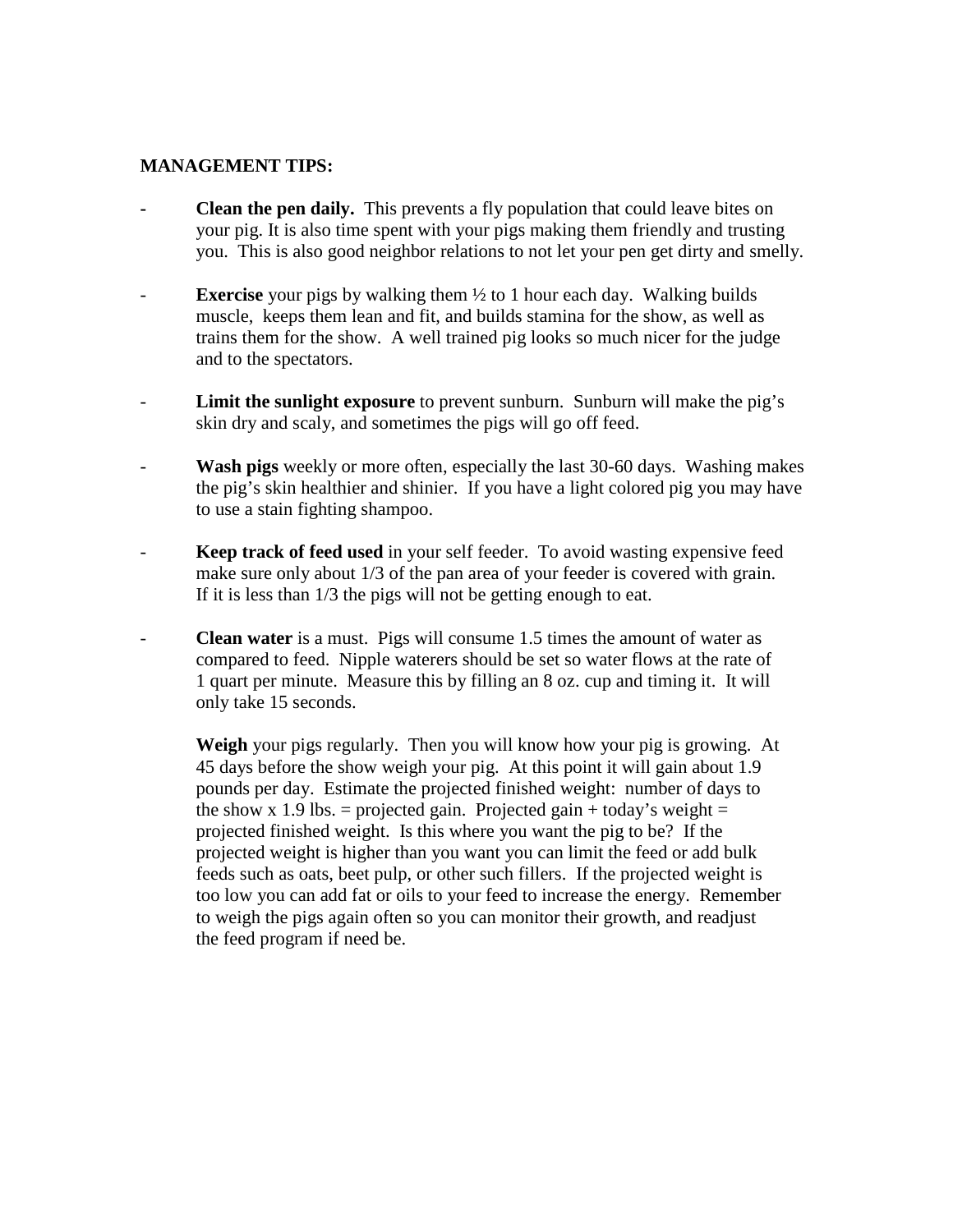#### **FEEDING RECOMMENDATIONS**

#### WATER:

- A pig's body is 80% water at birth and 50 % water by the show, so it needs lots of water.
- The water needs to be fresh and clean.
- Keep the water out of direct sunlight to prevent heating it and growth of bacteria.
- Clean the holding tank regularly if the water is stored there.
- Pigs will consume  $1\frac{1}{2}$  times the amount of water than feed so be sure there is plenty of water.
- Water from nipples should flow at 1 quart per minute. (i.e.: an 8 oz. cup will fill in 15 seconds.)

#### FEED:

- Pigs are simple stomached animals that can't digest whole kernels of grain well. They need grains ground into small particles. The smaller the particle, the better the pig can utilize the nutrients. Pelleted feeds are actually very small particles compressed into a pellet, so they are very efficient. Make sure the rations contain the vitamins and minerals the pig needs to grow.
- For the first 10 pounds of growth:

Feed a ration that is medicated with a broad spectrum enteric (stomach/gut) and respiratory control. You have just taken this pig from its home, traveled with 55 mile an hour winds in its face, changed its water, changed its feed, and maybe even put it in with strange pigs from other farms. That's a lot of stress and that little pig will need some help battling it.

- From 50 to 150 lbs:

Recommendations are 18-20% crude protein (CP), 1.2% lysine, & 5.5% fat. Deworm at this stage. If the pigs are outside in dirt lots or on a bedded pack they probably need worming each month.

From 150 to 270 lbs: High lean genetics: 16-18% CP, 1.0% lysine, & 5.5% fat.

Too lean, hard muscle: 14-16% CP, .9% lysine, & 5.5% fat.

These numbers come from Sunglo Feeds show pig feed program. Feed for your pig's genetic potential so he "can be all he can be." More muscular pigs will need the higher protein and lysine levels, and maybe some added fat if they are very lean and hard muscled.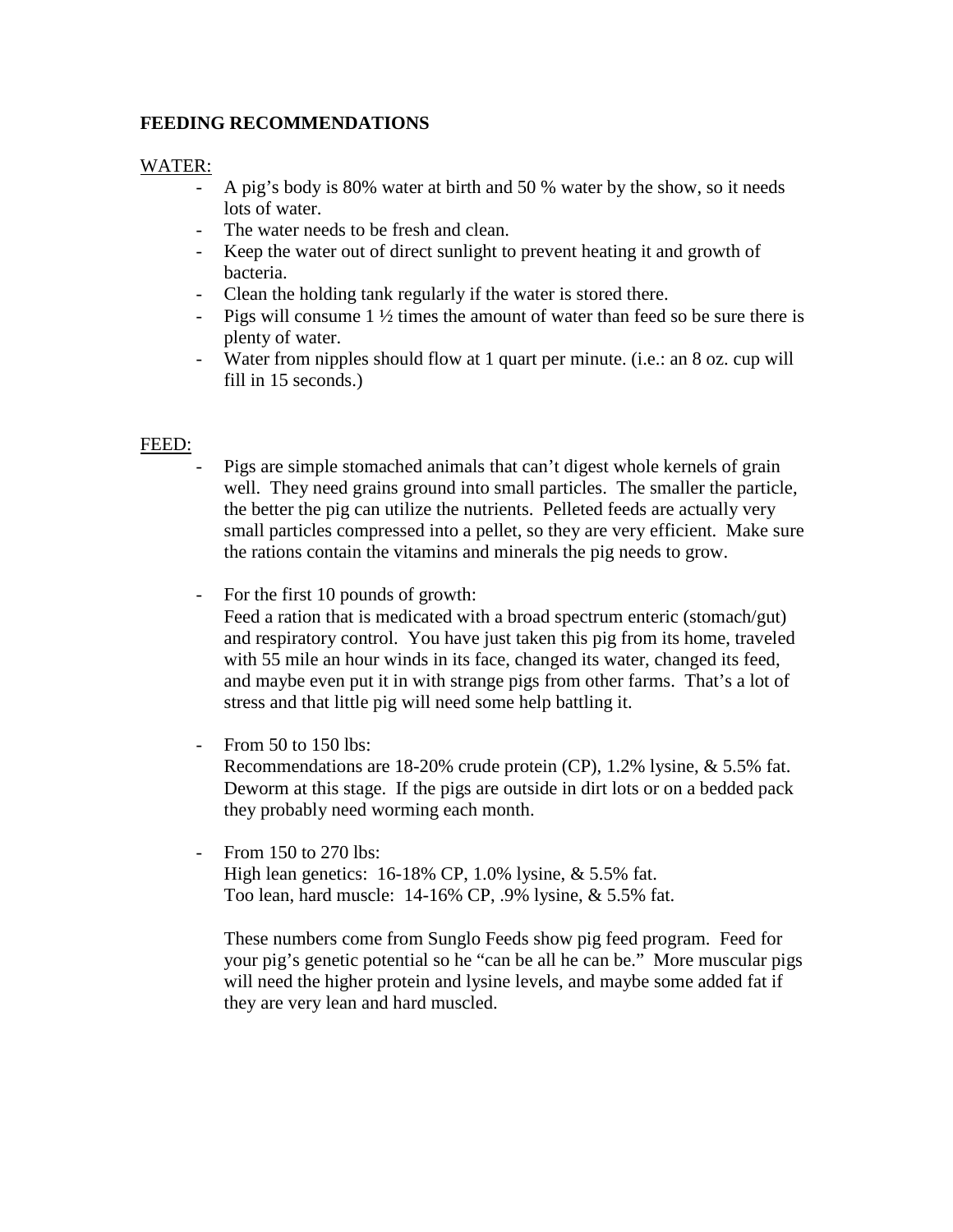## Basics of Judging Pigs

**Judge from the ground up.** A pig that stands wide when viewed from the rear will have more inner ham muscle which indicates more natural muscling throughout. A widechested pig will have more body capacity. A heavily boned leg will also indicate more natural muscling.

**Structural correctness is important.** Look at the angles from the hip to the hock to the pasterns. Also look at the angles from the shoulder to the knees to the pasterns. Too wide of an angle will show the pig is too straight-legged, and will be apt to have lameness problems. Too small of an angle will be a crooked-legged pig whose hind feet will tuck up under the animal and cause feet and leg problems, and the front legs will have knee problems. Structure may not seem important in market animals, but painful feet and legs will make it difficult for the animals to get to the feed and water, affecting growth rate, and possibly caused strained muscles which would mean carcass bruising and trim. A level topline, high tail setting, and feet set squarely on the corners all indicate skeletal correctness.

**Muscle is meat.** Meat is the product we are selling when we sell pigs. The pig should be wide topped, with a plump loin showing a clean, natural bulge and a rounded, trim loin edge. We want a deep bodied, long sided pig that yields a big bacon. The pig should have a long, full ham that is trim at its base. This shows lots of muscle without an excess of fat. About .7 inches of fat is the ideal. Less fat than that will result in dry meat and small bacons; more will be carcass waste.

**Balance and Extension put it all together.** Balance is the combination of all the desirable traits. A balanced pig has muscle and leanness, soundness and extension, and is proportional. In other words, the ideal pig is wide-based and square, flexible and freemoving, long, clean-fronted and long, deep-bodied, with plenty of natural muscling, and substance of bone.

**With gilts consider the reproduction.** Gilts need to be large framed and free moving, structurally correct, and feminine. In addition, they must have at least 6 (7 is better) well developed, evenly spaced teats on a side, with at least 3 of those in front of the navel. A gilt should have a well developed vulva that does not tip up.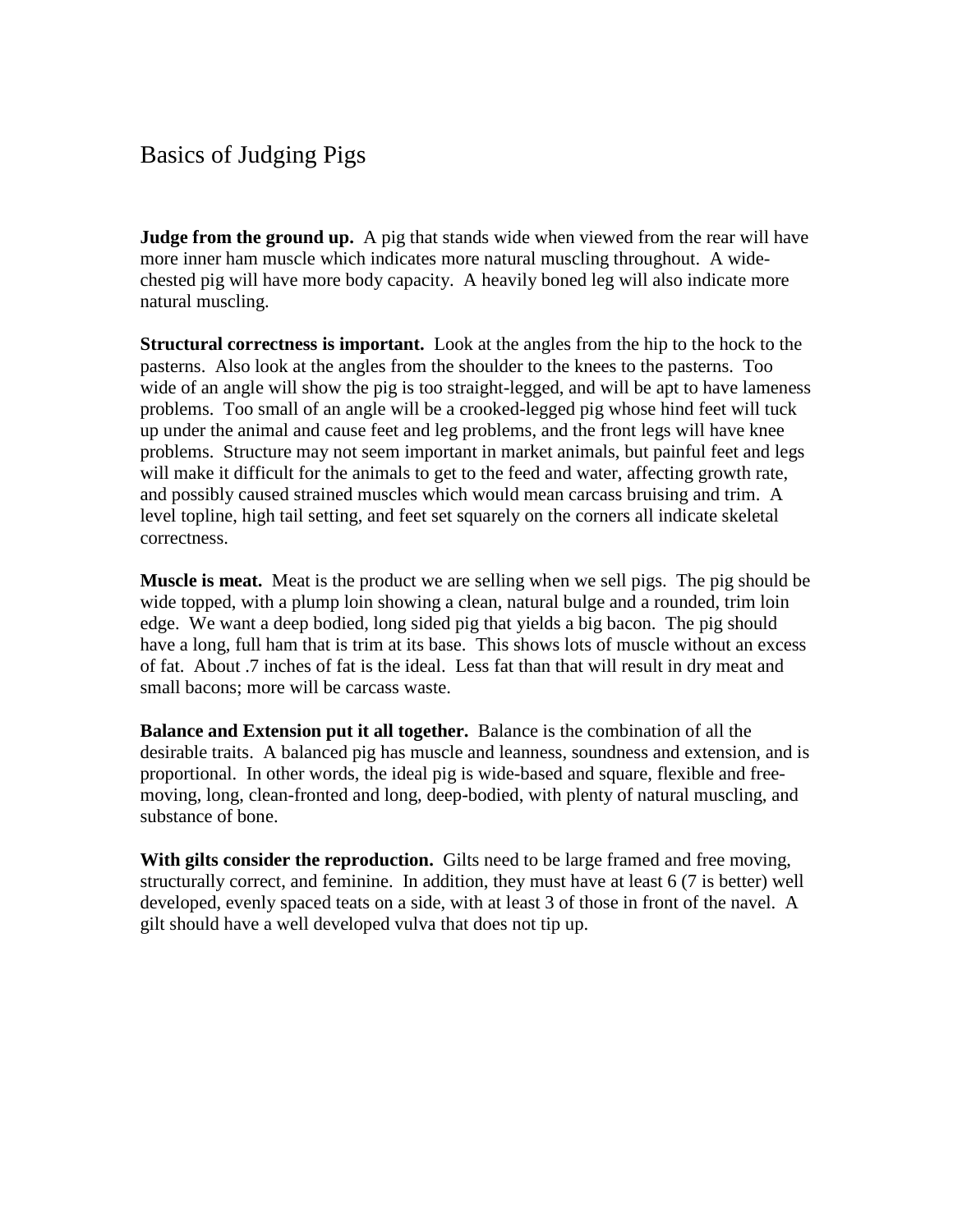# **5 Basics of Showing Pigs**

- 1. Train your pig and practice at home, tapping the pig gently on the side of the head to steer it.
- 2. You and your pig must be clean; carry a small brush to keep it that way.
- 3. Keep the pig between you and the judge, keeping your eyes on the judge, but also watch where the pig is going.
- 4. Keep your pig's nose away from the other pig's noses to avoid fights.
- 5. Drive your pig at a steady pace through gaps in the group to give the judge the side, front, and rear views of your pig.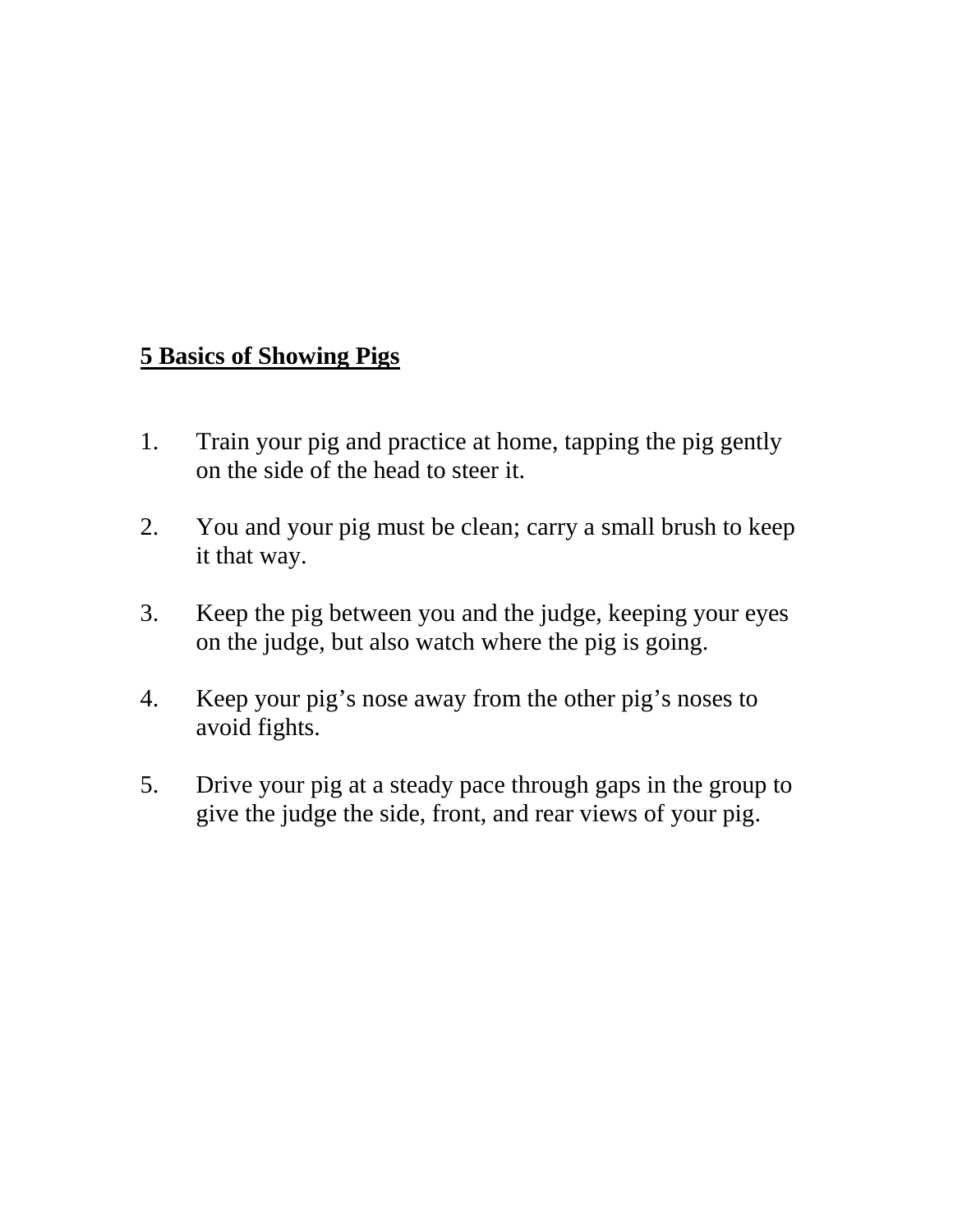### **10 Steps to Good Showmanship**

- 1. Showmanship begins at home. Train your pig to walk at a slow, steady pace with you beside it, and to turn at a light tap on the side of its face. Gain the pig's trust by spending time in the pen. Start by using the pipe in the pen getting the pig to respond and turn. As you and your pig become good at walking and turning, then walk your pig outside its pen and in different directions so it trusts you to guide it. *(The firm training whacks are better done at home than in front of fair spectators!)*
- 2. You and your pig must move as a unit. A well trained pig will not run away, but will walk calmly beside you, go where you want it to, and will show itself off nicely.
- 3. Keep your eyes on the judge as well as your pig, and the other pigs. You do this by keeping your pig between you and the judge at all times.
- 4. Show the judge all views. Walk your pig across the ring so the judge gets a good side view of it. Then drive your pig at the judge for a front view, and away so the judge gets a good rear view.
- 5. Stay about 10-12 feet away from the judge. Of course, this will vary, especially when giving the front and rear views, but maintain this distance as an average.
- 6. Control your pig from the shoulders forward. Steer the pig by taps on the side of the face or ears. If your pig stops, chances are something distracted it. Rather than hit it on the hind legs, try turning the pig away from whatever was the distraction. Your pig will move on and you can resume showing.
- 7. Protect your pig from fights. The best way is to prevent the fights by having your pig trained to respond to you and by keeping your pig's nose away from other pigs. Fights start when pigs are nose to nose with strangers.
- 8. Carry a small brush in your pocket. Make sure you use the brush to keep your pig clean, but not so much it is a distraction to the judge.
- 9. Be considerate, alert, and yet calm. Be aware of where the other showman and their pigs are so you don't run into them or cause fights. Don't worry about your parents and friends outside the ring. Their coaching is done and it is time for you and your pig to show what you have learned. Staying calm will help your pig behave and show well.
- 10. Have fun, congratulate the winners, and thank the judge. Also, be sure you pay attention to the judge's reasons. You will probably learn something.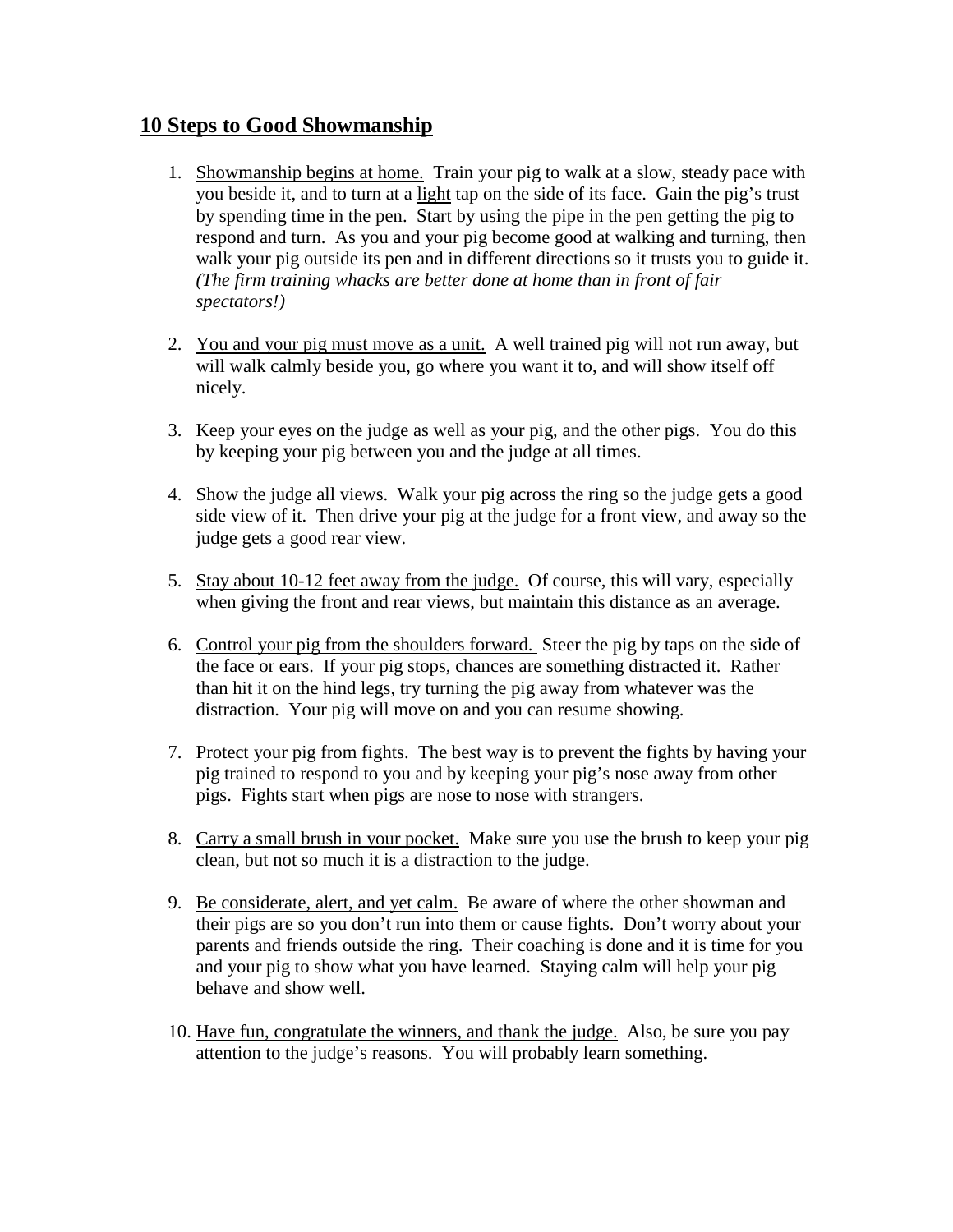#### WHY AND HOW TO TRAIN PIGS FOR SHOWMANSHIP

Why bother with showmanship?

- **SAFETY**: While some people find it entertaining to see a pig run across the show ring, it is a grave danger for the kids who are in the ring. Pigs who are running like that are not looking where they are going and could easily hurt a child that happens to be in their way. The unruly pig could run into the gate and hurt itself. It also gets the other pigs riled up and starts fights among the pigs.
- Saves time: When the pigs will come out of their pens, walk to the ring without balking, and move around the ring so the judge can get a good look at them, a show will get done at least 1/3 faster. We all know how tired the exhibitors get when a show takes a long time.
- Saves energy and effort: A pig show is a lot easier on everyone if they don't have to be pushing pigs out of pens or down the aisle to the ring, or running to break up fights between pigs in the class.
- Public relations: When we are showing our pigs *we* are really on exhibit. We don't want someone from PETA putting a cell phone video of a 4-Her hitting an uncooperative pig with their cane till it leaves welts on Youtube. That would certainly promote that all livestock people are abusive.
- Looks: Pigs look their best if they are on a steady walk moving around the ring with their head up, rather than tearing sideways across the ring, or fighting.

How to train your pig:

- Start by spending time with your pig. Get it used to you being beside it and touching it. Walk around the pen at your pig's side and scratch its back and ears.
- $\bullet$  Introduce the show tool, whether it is a pipe, whip, or cane. Let the pig smell it, but don't let the pig think it is a toy and play with it. Tap the side of the pig's neck to get it to turn. Practice walking and guiding the pig with the show tool by doing figure 8's in the pen.
- Walk your pig outside its pen. Go different directions each time you go out. Make sure you are steering the pig, not just following where it goes.
- Walk your pig around a variety of objects so it will trust you and go where ever you direct it to go.
- Practice going in and out of different pens or fencing so your pig will come out of and go in the pens and show ring at the fair without balking. You can even train the pig to walk up a ramp into a truck or onto a trailer, and back out.
- Praise the pig when it learns a new step or does something right. Pigs know when they've pleased you just like a dog and they even like treats.
- If you spend just  $15 20$  minutes a day working with your pig neither you nor the pig will get tired of it and you will have a well trained, cooperative pig.

This information is brought to you by the New York Pork Producers